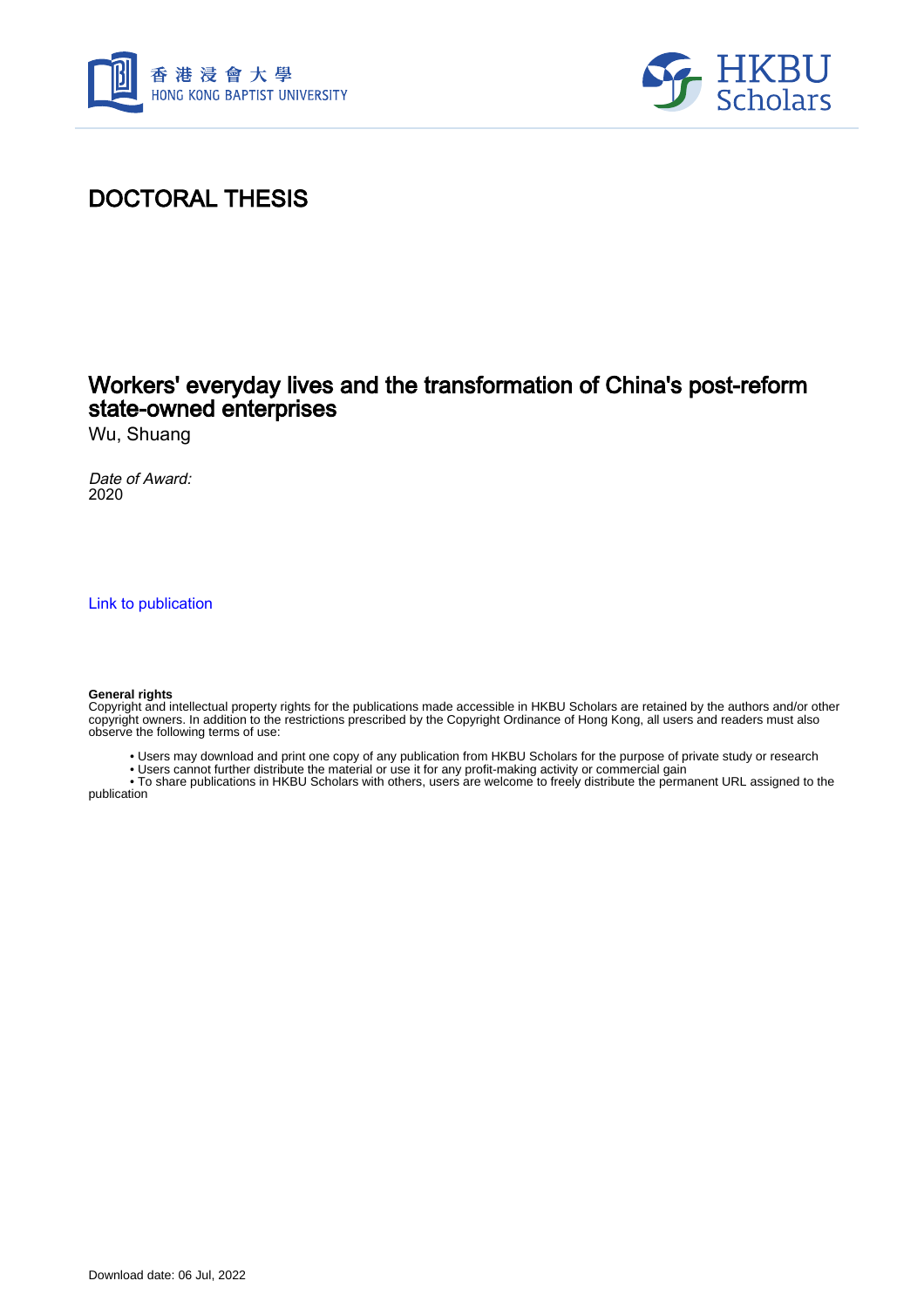### **ABSTRACT**

<span id="page-1-0"></span>The interweaving of China's "reform and opening-up" policy of 1978 with globalisation has shifted the landscape of Chinese economic geographies (CEGs). With influential economic, social, and ideological functions, state-owned enterprises (SOEs) vividly illustrate the multiple political economic, geographic, and socio-cultural dimensions of these changes. Regions with concentrations of SOEs have been particularly impacted. This includes North East (NE) China, which historically held the highest proportion of employment in SOEs and has witnessed the closure of many SOEs and regional decline.

Explanations of these changes emphasise the structural and institutional mechanisms of reform under globalisation. I argue this extensive literature regards workers as passive factors of production and limits discussions of space and time. Drawing on scholarship on Global Production Networks (GPNs) and Assemblages, I propose a new conceptual framework that positions the everyday life of each worker at the heart of SOE transformation. My central research question is: "how are workers' everyday lives implicated in SOE transformation?" I explore this by re-reading transformation as the coming together of reform under globalisation with the lived experiences, practices, and affective encounters of workers' everyday lives. The novelty of this framework leads me to sketch three general research propositions rather than setting formal hypotheses.

I address the research question and demonstrate my framework by using qualitative research methods and building grounded theory. To explore the differentiated ways in which SOEs are transforming, I studied 13 SOEs from three major cities of NE (Harbin, Changchun, and Shenyang). A three-phase research design was deployed. I completed 62 individual and 8 group interviews. To increase the reliability and replicability of the results, I triangulated data by considering in-depth interviews, public policy documents, internet forums, movies and magazines, and on-site field observation.

The empirical findings are presented in three chapters which depict, respectively, the lived experiences, practices, and affective encounters of everyday life. First, I explore workers' lived experiences of social relations in the context of reform and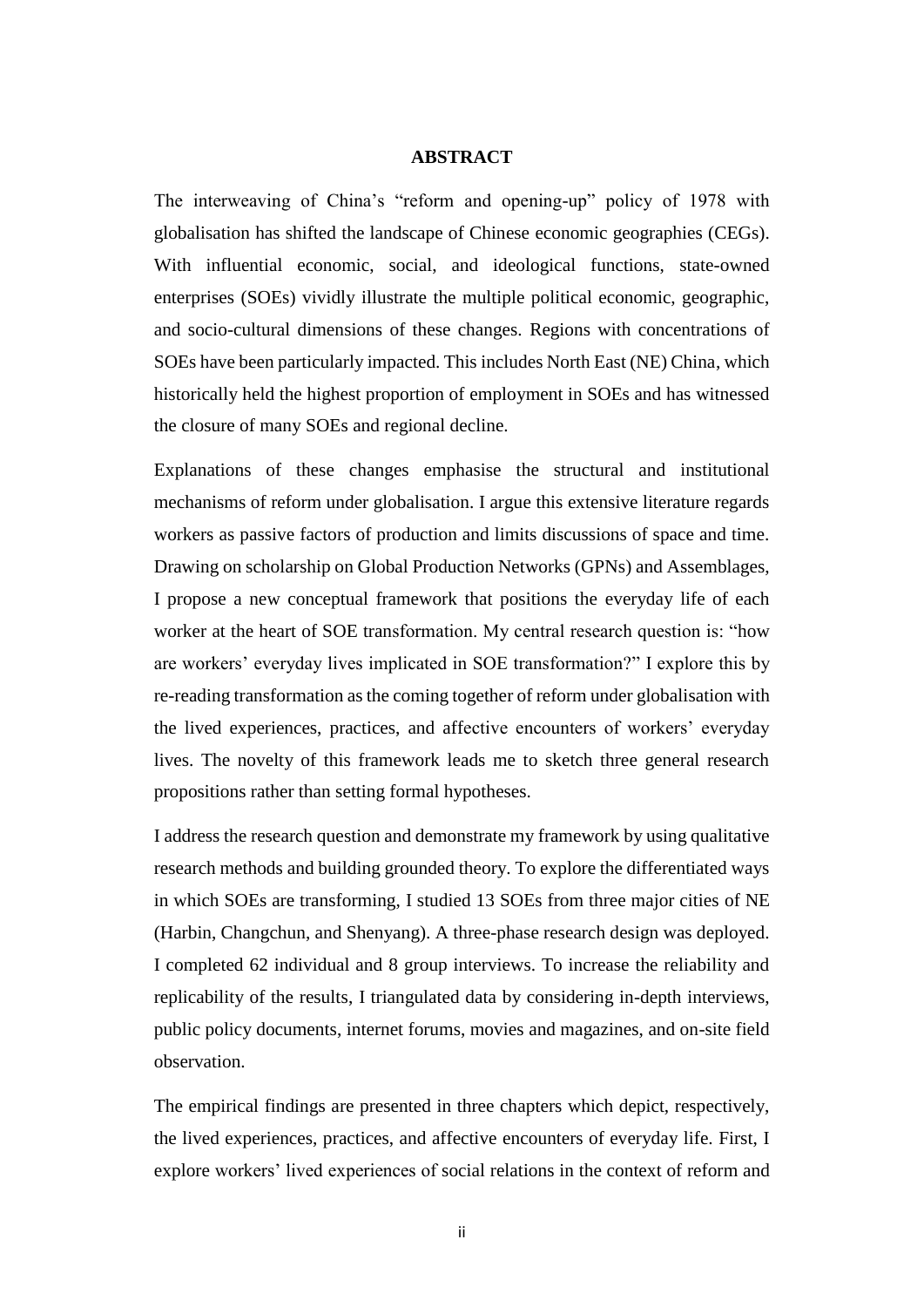their link to specific spatial arrangements. I characterise interdependent social relations and spatial arrangements constitute the socio-spatial formations. The next chapter further explores workers' mobile and immobile practices and the changing meanings of time and space of SOE socio-spatial formation. Third, I describe how encounters and affects give rise to intensity of feelings which reproduces practice and impacts the SOE socio-spatial formation. In a nutshell, understanding SOEs as socio-spatial formations implies that transformation is not "meted out" by a state or abstract market force but an "always already present" process of mutual constitution of lived experiences, practices, and affective encounters in everyday life.

Overall, my thesis expands economic geographic knowledge by highlighting the ongoing and processual nature of space and time and, more specifically, by valorising worker agency. I reflect on implications for CEG to combine with cultural and social geographies. I conclude by calling for an ontological shift of focusing on the emergence and contingency of CEGs.

**Keywords**: China, State-owned Enterprises, Everyday Life, Immobility, Mobility, Worker, Affect, Encounter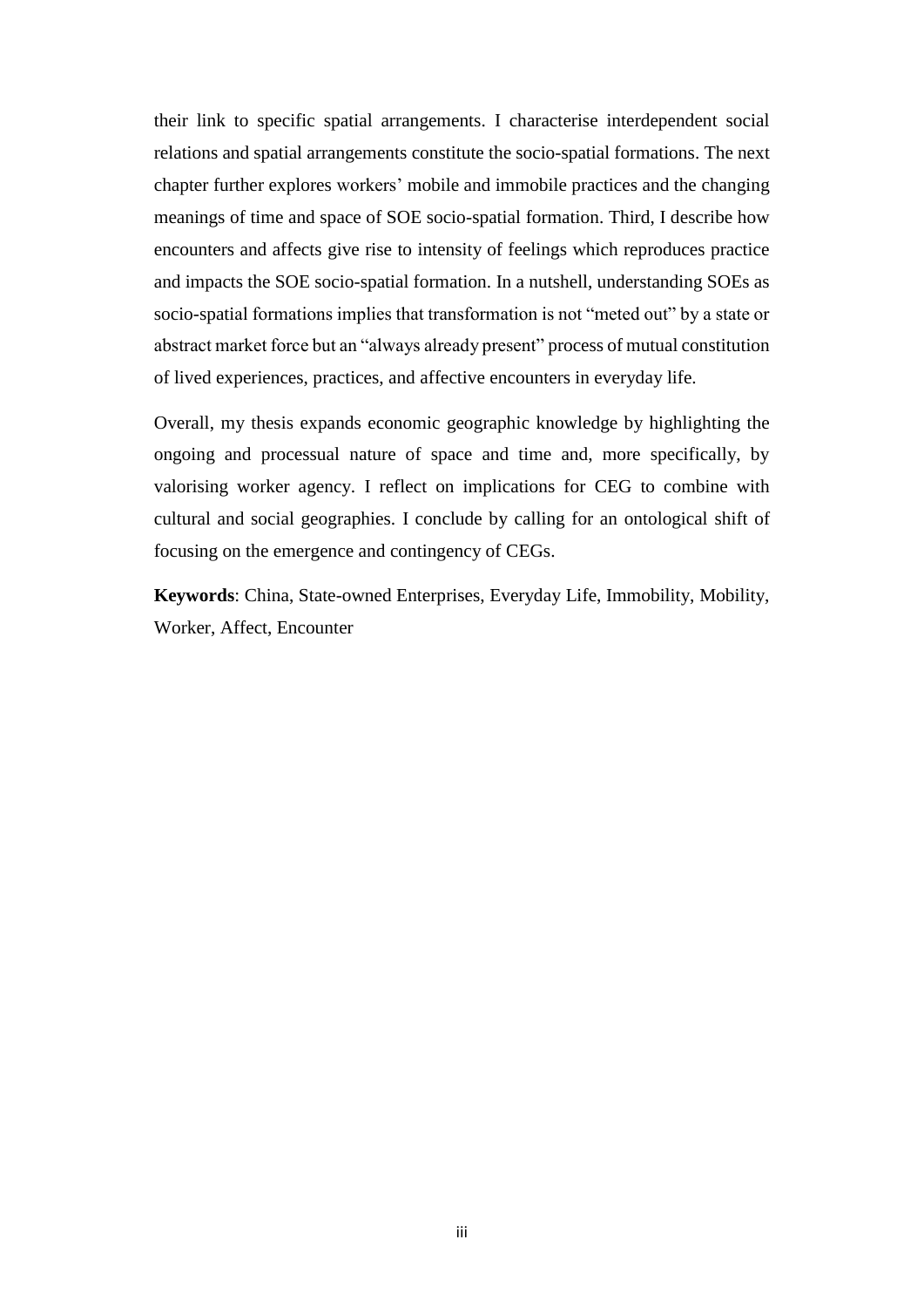### **TABLE OF CONTENTS**

| 2.3.2 Impacts of Reform on the Relationship between SOEs and Chinese Society22 |  |
|--------------------------------------------------------------------------------|--|
|                                                                                |  |
|                                                                                |  |
|                                                                                |  |
|                                                                                |  |
|                                                                                |  |
|                                                                                |  |
|                                                                                |  |
|                                                                                |  |
|                                                                                |  |
|                                                                                |  |
|                                                                                |  |
|                                                                                |  |
|                                                                                |  |
|                                                                                |  |
|                                                                                |  |
|                                                                                |  |
|                                                                                |  |